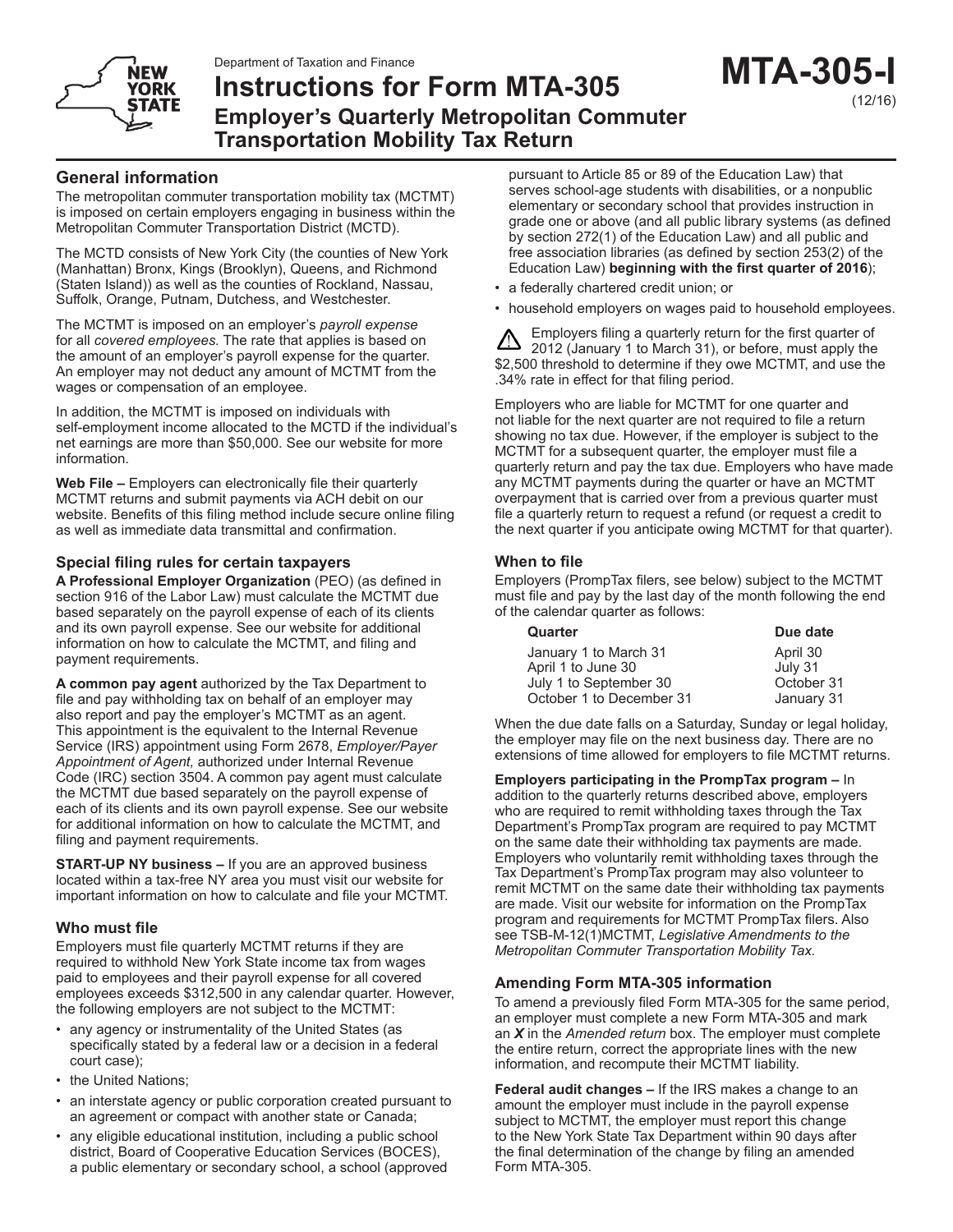#### **Penalties and interest**

MCTMT quarterly returns filed and tax paid after the due date are subject to penalties and interest. These penalties may include the: late filing penalty, late payment penalty, failure to file penalty, and others.

Interest will be charged on any MCTMT that is not remitted on or before the payment due date.

## **Specific instructions for employers**

To calculate your MCTMT, you must determine your payroll expense for the quarter for all covered employees.

#### **Determining if an employee is a covered employee**

A *covered employee* means an employee (including a statutory employee) whose services are allocated to the MCTD.

To determine if an employee's services are allocated to the MCTD, apply the following tests in the order presented below. If any test results in the allocation of an employee's services to the MCTD, the employee is a covered employee and no further test need be applied. Otherwise proceed to the next succeeding test.

- 1) **Localization test –** An employee's services are allocated to the MCTD if those services are: 1) performed entirely within the MCTD or 2) performed both inside and outside of the MCTD, but the services performed outside the MCTD are incidental to the employee's services performed within the MCTD (for example, the services are temporary or transitory in nature, or consist of isolated transactions).
- 2) **Base of operations test –** An employee's services are allocated to the MCTD if the employee's base of operations is in the MCTD. This test cannot be applied if the employee has no base of operations, or has more than one base of operations. *Base of operations* means the place where the employee is not continuously located, but from which the employee customarily starts out to perform his or her functions within or outside the MCTD. The *base of operations* is where the employee customarily returns in order to receive instructions from his or her employer, communications from other persons, or to replenish stock and materials, repair equipment used, or to perform any other function necessary in the exercise of his or her trade or profession.
- 3) **Place of direction and control test –** An employee's services are allocated to the MCTD if the employee's direction and control emanates only from within the MCTD, and the employee performs some services within the MCTD. *Direction and control* means the place from which the employer directs and controls the activities of the employees. It is not necessarily the location of the principal office, but rather the point from which basic authority over the supervision of services emanates (for example, the place where job assignments are made and/or instructions are issued, or the place where personnel and payroll records are maintained).
- 4) **Residence test –** If none of the preceding tests results in a clear allocation of services, all of the employee's services are allocated to the MCTD if the employee resides in the MCTD and performs some services in the MCTD. If the employee either doesn't reside in the MCTD or resides there, but performs no services in the MCTD, the employee is not a covered employee.

 **Example:** *Employee A works as a corporate trainer for XYZ Corporation. Employee A maintains an office at XYZ Corporation's Manhattan office where he receives his training schedule, agenda updates, and training materials. However, Employee A spends approximately three weeks out of each month on training assignments*  *at XYZ Corporation branches outside of the MCTD. Is he considered a covered employee?*

 *Yes. In applying the first test, we cannot conclude that Employee A's services are localized to the MCTD because the services performed outside of the MCTD would not be considered incidental to Employee A's services within the MCTD. Employee A's primary service is providing training to employees of XYZ Corporation and these services are done outside of the MCTD. We then apply the next test by determining the location of Employee A's base of operations. Since Employee A customarily returns to the Manhattan branch of XYZ Corporation to receive his training schedule, training materials, and corporate information, we can conclude that the Manhattan branch is Employee A's base of operations. All of Employee A's services are allocated to the MCTD and he is a covered employee of XYZ Corporation.*

### **Payroll expense subject to the MCTMT**

Once you have identified the covered employees, you must determine the payroll expense for each covered employee for the quarter.

*Payroll expense* for covered employees subject to federal social security taxes means the total wages and compensation as defined in section 3121 of the IRC, without regard to section 3121(a)(1). Section 3121 of the IRC defines wages and compensation subject to federal social security taxes. However, in computing the payroll expense, the annual cap on the amount of wages and compensation of a covered employee subject to social security tax contained in section 3121(a)(1) of the IRC does not apply.

*Payroll expense* for covered employees subject to federal railroad retirement tax means the total wages and compensation as defined in section 3231 of the IRC, without regard to section 3231(e)(2)(A)(i). Section 3231 of the IRC defines wages and compensation subject to federal railroad retirement tax. However, in computing payroll expense, the annual cap on the amount of wages and compensation of a covered employee subject to the railroad retirement tax contained in section 3231(e)(2)(A)(i) of the IRC does not apply.

You cannot allocate payroll expenses for covered employees who work both inside and outside of the MCTD for the purposes of computing the MCTMT. If an employee is considered a covered employee, then all of the payroll expense for that employee is subject to the MCTMT.

#### **Completing Form MTA-305**

Please follow these guidelines.

Use black ink only (no red or other color ink or pencils) to print or type all entries.

Do not write in dollar signs, commas, dashes, or decimal points when making entries. All necessary punctuation has been printed on the form.

## **Line instructions**

Enter your legal name, business mailing address including ZIP code, and your employer identification number (EIN). Your business mailing address is where all of your withholding tax, unemployment insurance (if applicable), and MCTMT mail will be sent.

**Foreign addresses –** Enter the information in the following order: city, province or state, and then country (all in the *City, village, or post office* box). Follow the country's practice for entering the postal code. **Do not abbreviate the country name.**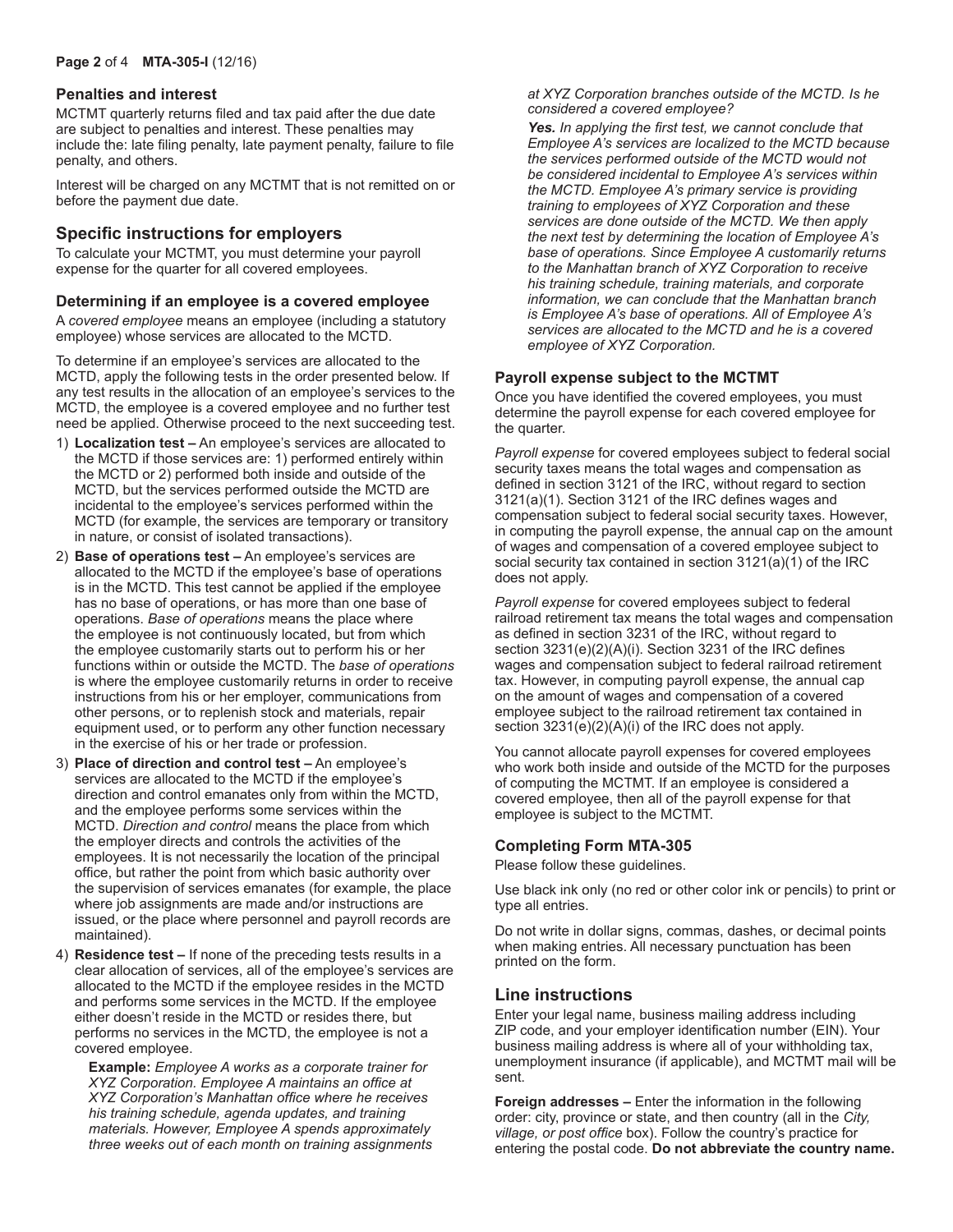**Address change –** If you need to update your withholding tax, unemployment insurance (if applicable), and MCTMT address, you can do so online. Visit our website and select the option to change your address. Otherwise, enter your new mailing address for withholding tax, unemployment insurance (if applicable), and MCTMT in the appropriate area on Form MTA-305, and mark an *X* in the *Address change* box on the address line. **Do not** mark an *X* in this box if your address is new since your last filing but was already updated online.

If there have been changes to other business information (for example, business name, identification number, telephone number, etc.), you must complete and submit Form DTF-95, *Business Tax Account Update.* To report a change to your physical or paid preparer address only, you may file Form DTF-96*, Report of Address Change for Business Tax Accounts*.

**Filing period –** Mark an *X* in the box for the quarter and enter the last two digits of the tax year of the period for which you are filing.

**Amended return –** If you are filing an amended return, mark an *X* in the *Amended return* box. Complete the return using the corrected information.

**Number of employees –** Enter the number of full-time and part-time covered employees whose payroll expense is included in the amount on line 1. If the amount on line 1 is 0, enter *0*.

**Special condition code –** No special condition code exists at this time.

**Final payroll date –** If you have permanently ceased paying wages subject to the MCTMT, enter the date of the final payroll in the box where indicated on the return. Do not enter a date if you are temporarily not paying wages subject to the MCTMT.

**Line 1 –** Enter the total payroll expense for all covered employees for the quarter. Do not leave line 1 blank. If this amount is not greater than \$312,500 for the quarter, you are not subject to the MCTMT for the quarter. Enter *0* on line 2 and continue on line 3.

**Line 2** – Multiply line 1 by the percentage shown in the table below. Enter the result on line 2.

| If the payroll expense<br>on line 1 is: |                 |                            |
|-----------------------------------------|-----------------|----------------------------|
| over                                    | but<br>not over | <b>Multiply line 1 by:</b> |
| \$312,500                               | \$375,000       | $.11\%$ (.0011)            |
| 375,000                                 | 437,500         | $.23\%$ $(.0023)$          |
| 437,500                                 |                 | $.34\%$ $(.0034)$          |

**Line 3 –** Enter the total of:

- any MCTMT payments remitted through the Tax Department's PrompTax program for payrolls during the quarter; and
- any MCTMT overpayment from the previous quarter that you requested be applied to the current quarter (if this amount was adjusted by the Tax Department, use the adjusted amount).

**Amended return filers –** Make the following adjustments to the amount reported on line 3 of the previously filed MTA-305 you are amending:

• Add any amount paid with your original return as reported on your original Form MTA-305, line 4. If you paid additional amounts since your original return was filed, also include

these payments on line 3. If you did not pay the entire amount due shown on your original return, enter the actual amount that was paid. **Do not include payments of interest or penalties.**

Subtract any overpayment shown on line 5 of your original Form MTA-305. If the overpayment claimed on your original return was previously adjusted by the Tax Department, subtract the adjusted overpayment amount. **Do not include interest you received on any refund.**

**Line 4 –** If line 2 is more than line 3, subtract line 3 from line 2; this is the total MCTMT balance due for the quarter. Make your check or money order payable in U.S. funds to *Commissioner of Taxation and Finance* for the total payment due. Write your EIN and *MTA-305* on your payment.

**Fee for payments returned by banks –** The law allows the Tax Department to charge a \$50 fee when a check, money order, or electronic payment is returned by a bank for nonpayment. However, if an electronic payment is returned as a result of an error by the bank or the department, the department won't charge the fee. If your payment is returned, we will send a separate bill for \$50 for each return or other tax document associated with the returned payment.

**Line 6 –** To request a refund of the amount on line 5, mark an *X*  in box 6a. To request a credit to next quarter's MCTMT, mark an *X* in box 6b.

The department will keep all or part of any overpayment (refund) you report on line 5 if you have outstanding liabilities.

#### **Third-party designee**

If you want to authorize another individual (third-party designee) to discuss this tax return with the New York State Tax Department, mark an *X* in the *Yes* box in the third-party designee area of your return. Also print the designee's name, phone number, e-mail address, and any five-digit number the designee chooses as his or her personal identification number (PIN). If you want to authorize the paid preparer who signed your return to discuss the return with the Tax Department, print the preparer's name in the space for the designee's name and enter the preparer's phone number in the space for the designee's phone number. You do not have to provide the other information requested. If you do not want to authorize another person, mark an *X* in the *No* box.

If you mark the *Yes* box, you are authorizing the Tax Department to discuss with the designee any questions related to this return. You are also authorizing the designee to give and receive confidential taxpayer information relating to:

- this return, including missing information,
- any notices or bills arising from this filing that you share with the designee (they will not be sent to the designee),
- any payments and collection activity arising from this filing, and
- the status of your return or refund.

This authorization will not expire but will only cover matters relating to this return. If you decide to revoke this designee's authority at any time, call us (see *Need help?).*

You are not authorizing the designee to receive your refund, bind you to anything (including any additional tax liability), or otherwise represent you before the Tax Department. If you want someone to represent you or perform services for you beyond the scope of the third-party designee, you must designate the person using a power of attorney (for example, Form POA-1, *Power of Attorney).*